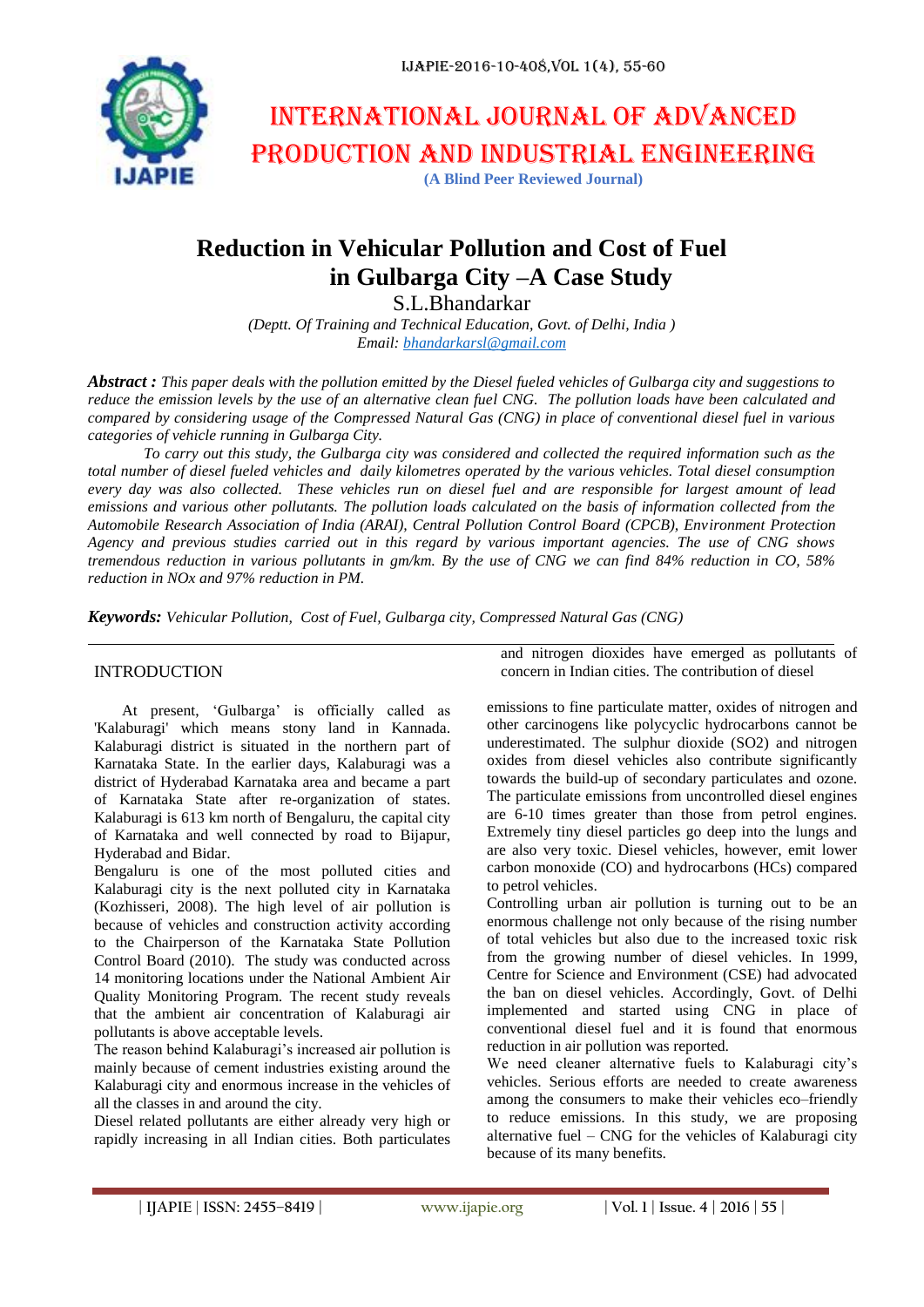There is also a need to exploit propane and other cleaner fuels like bio-diesel etc. CNG is considered as alternative

fuel because of its many benefits stated below:

#### *1.2 Benefits of CNG*

- 1. Low NOX emission due to lower combustion temperature.
- 2. High possible power output: A suitably designed natural gas engine may have a higher output compared with a petrol engine.
- 3. High octane number than gasoline.
- 4. Higher compression ratio: the octane number of natural gas is higher than that of petrol as this would allow for an engine design with a higher compression ratio.
- 5. No possibility of fouling of spark plug: Due to the absence of any lead or benzene content in CNG, the lead fouling of spark plugs is eliminated.
- 6. Lower maintenance costs: when compared with other fuel-powered vehicles.
- 7. No spill and evaporation losses.
- 8. Increased life of lubricating oils: CNG does not contaminate and dilute the crankcase oil.
- 9. No visible tail pipe emissions.
- 10. Eliminates Sulphur and lead from the exhaust emissions.
- 11. Reduction in CO, NOx and PM emissions.
- 12. Significant reduction in benzene and other toxic emissions.
- 13. Higher octane value of CNG reduces knocking problems of a vehicle.
- 14. Reduces noise from running vehicles.
- 15. CNG cannot be adulterated.
- 16. Reduce noise in operation.
- 17. Easy mixing with air for combustion: CNG mixes easily and evenly in air being a gaseous fuel.
- 18. High auto ignition temperature: since it has a high auto-ignition temperature (540°C) and a narrow range (5%-15%) of in flammability.
- 19. Because of all these the CNG is used as future alternative fuel for Transport Sector in India for another 30 years, because it is estimated that overall local reserves of Natural Gas in India amounts to 27 years of supply with the current demand (As per Indian Petroleum and Natural Gas Statistics 2010- 11) and easily available technology.

#### *1.3: Scope and objectives of the present study*

Kalaburagi is the Regional headquarter and is very much plagued today by environmental degradation. Particularly air pollution is alarming because of the high growth in vehicle population. Kalaburagi is second highly polluted city in Karnataka. The pollution is mainly due to emissions from increasing population of vehicles of all categories, in addition to emissions from cement industries around the city. The main scope and objective of the present study is to minimize the present vehicular pollution by using an alternative fuel,

mainly CNG as this is better alternative fuel in terms of reduction of emission towards saving the environment.

Euro III diesel cars emit 7.5 times more toxic particulate matter (PM) than comparable petrol cars. This means, one

diesel car is equivalent to adding 7.5 petrol cars to the car fleet in terms of PM. Diesel Vehicles are legally allowed to emit nearly three times more NOx as per the Bharat Stage III (Euro III equivalent) norms. Investigations carried out by CSE, based on actual emissions data available from the Punebased Automotive Research Association of India; expose enormous differences in the actual emission levels of Euro III (Bharat Stage III) diesel and petrol cars that are currently sold in Delhi and other major Indian cities. Euro III diesel cars emit 7.5 times more toxic particulate matter (PM) when compared to petrol cars. This means, one diesel car is equal to adding 7.5 petrol cars to the car fleet in terms of PM emissions and 3 petrol cars in terms of NOx emissions. This clearly reflects the flawed emission standards that allow diesel cars to emit more NOx and PM when compared to petrol cars. Therefore, to avoid the diesel pollutants, the study gives awareness to the Kalaburagi people to switch over to the clean and green alternative fuel, CNG to minimize the pollution level in the city and to save the environment.

When compared to several other cities in India in particular, and several other cities around the world, Kalaburagi city is considered in this study as a case in point, for detailed study to minimize the vehicular pollution by using alternative fuel CNG by collecting data for a period from 2010 to 2014.

#### *1.4: Scenario of CNG Availability at Kalaburagi*

City Gas Distributors (CGD) Bidding Rounds for grant of authorization to develop CGD networks has been notified the Public Notice by Petroleum and Natural Gas Regulatory Board 1st Floor, World Trade Centre, Babar Road, New Delhi -110001 on 8th September, 2014 for the Kalaburagi District of Karnataka by its Annex-II. (Public Notice by Petroleum and Natural Gas Regulatory Board 1st Floor, World Trade Centre, Babar Road, New Delhi -110001 on 8th September, 2014).

KSIIDC"s Chairman and Managing Director, V.P. Baligar told The Hindu (The Hindu, 2014) that without waiting for the new company to be formed, the State body would pitch for the project jointly with its Union government partner.

Within Bangalore, he said setting up the gas pipeline network would take 18 months and could have been done speedily if the project was assigned directly. While home supply is one plan, the other is to bring clean compressed natural gas to city transport systems, he said. GAIL and KSIIDC have for some time planned to form the joint distribution company, tentatively named Karnataka Natural Gas Ltd. Mr. Baligar said the State was keen on taking the project to Mangalore, Mysore, Hubli-Dharwad, Kalaburagi and places that fall near the 1,000-km Dabhol-Bangalore gas pipeline. Accordingly Kalaburagi city and various other cities in Karnataka also get CGD and hence, we will be getting CNG pipe line connection for Domestic as well as Transportation Purpose (The Hindu, 2014).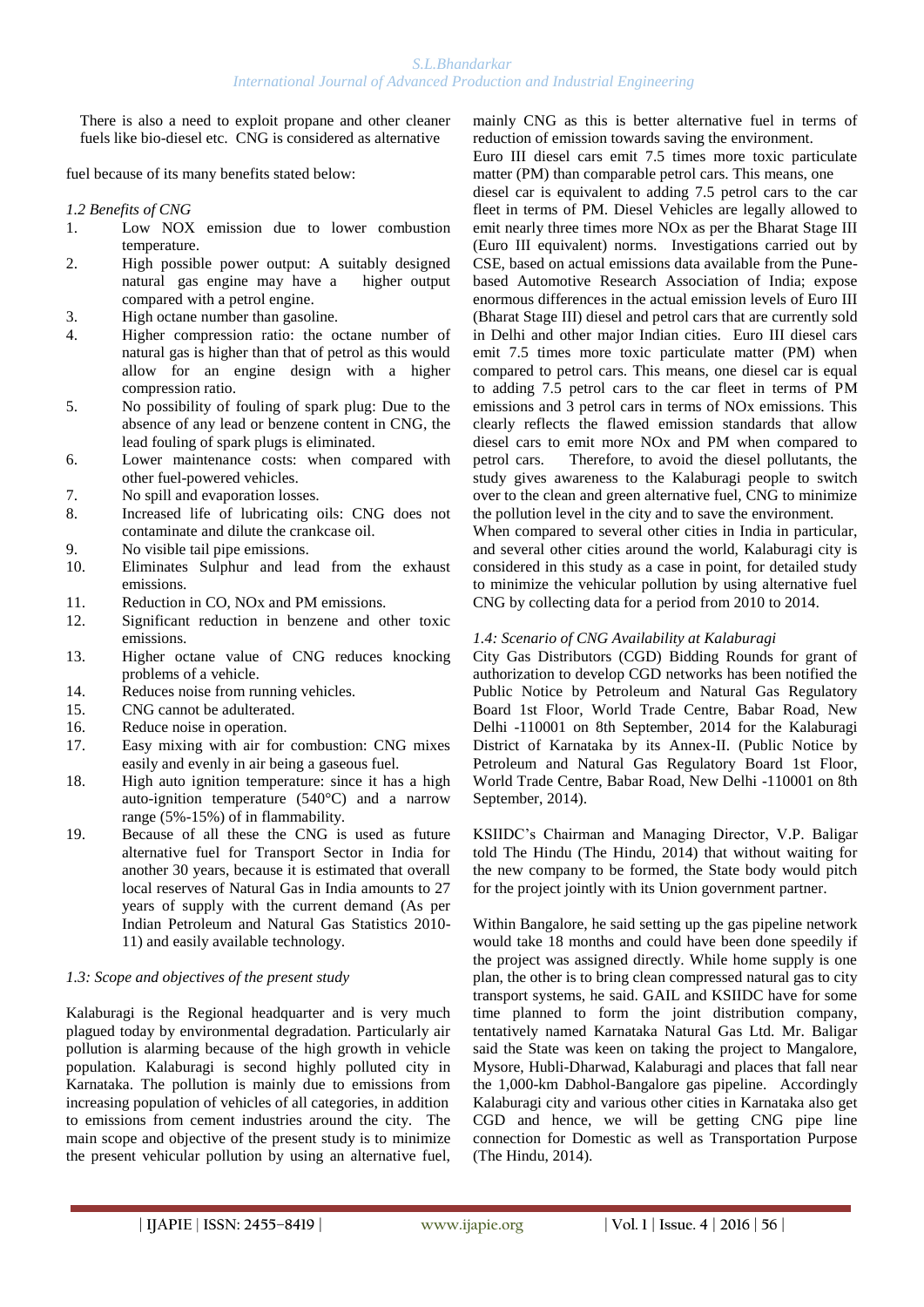# 2. METHODOLOGY

The following methodology has been adopted during present study: Relevant literature has been reviewed from various journals, conference proceedings, unpublished reports of Government and Non-Government Organizations, and other published literature.

- 1. Data related to types and number of vehicles were collected from the RTO, Kalaburagi.
- 2. Information regarding the total number of buses entering the Kalaburagi Bus Stand every day from NEKRTC, Kalaburagi Central Bus Stand was collected.
- 3. Information about the number of Omni buses in Kalaburagi city was collected from RTO, Kalaburagi and their average operated kilometer per day, was collected from various school bus drivers.
- 4. The emission factors of various class vehicles were collected from Automotive Research Association of India, Pune, Central Pollution Control Board, New Delhi and from other important agencies and reliable sources.
- 5. The available data was be processed and analyzed with data collected from Kalaburagi city the for the purpose of study.
- 6. Pollution loads were calculated by using emission factors and vehicle travel kilometer for various categories of vehicles.
- 7. Predictive mathematical calculations were made for the future predictions of pollution loads in Kalaburagi city up to the year 2020.
- 8. To estimate, the impact of the conversion of vehicles to CNG under this approach, first estimated the emissions load of CNG vehicles, which, in turn, is given by the emissions factor for CNG

#### 3. COLLECTION OF DATA

For the purpose of the study, the data of various vehicles registered in Kalaburagi for the financial year 2010-11 and 2011-12 was collected from RTO Kalaburagi, and using this data the increase in number of vehicles of Kalaburagi projected up to the year 2020 and is as given below in table 3.1.

The buses visiting Kalaburagi Central Bus Stand was collected for the study purpose by visiting and enquiring the number buses entering the city from various places and the same is tabulated in the following Table No. 3.2

The traffic survey was conducted at various points (places) of Gulbarga city to count the vehicles on road side and their travel kilometer in Gulbarga city.

The questionnaire was prepared as given below.

- 1.Registration Number
- 2. Name of the jeep owner
- 3. Daily average kilometer travel
- 4. Daily average fuel consumption
- 5.Monthly average kilometer travel

By using this data Projected km travel/day of all vehicles in Kalaburagi City as on 31/03/2020 were calculated and shown in following table.

| Kalaburagi | Jeeps | Rental Cars/<br>Cabs | Omni<br><b>Buses</b> | Goods-<br><b>Vehicles</b> |
|------------|-------|----------------------|----------------------|---------------------------|
| Percentage | 19%   | 64%                  | 7%                   | 50%                       |
| 2013       | 1388  | 1250                 | 2424                 | 10842                     |
| 2014       | 1651  | 2000                 | 2594                 | 18070                     |
| 2015       | 1964  | 3200                 | 2775                 | 27105                     |
| 2016       | 2337  | 5120                 | 2970                 | 40658                     |
| 2017       | 2781  | 8192                 | 3178                 | 20328                     |
| 2018       | 3309  | 13108                | 3400                 | 30492                     |
| 2019       | 3937  | 20972                | 3638                 | 45739                     |
| 2020       | 4685  | 33555                | 3893                 | 22870                     |

#### Table 3.1: The increase in number of vehicles of Kalaburagi projected up to the year 2020

# *Data Collection of Emission Factors for Vehicles from ARAI*

As per the objectives of research the Summary of Finalized Emission factors for Indian Vehicles have been collected from the Automotive Research Association of India (ARAI), Pane for the purpose of calculation of pollution loads of the Kalaburagi city. The data is given below in Table 4-19 and 4-20

This particular study draft report on "Emission Factor development for Indian vehicles", as a part of Ambient Air Quality Monitoring and Emission Source Apportionment Studies, Pune, is done by the Automotive Research Association of India (ARAI), 2007. This is very essential to our research work, it consists all aspects of our study. The data of emission factors are taken from this study and analyzed with our study. This has shown the reduction in emissions of Kalaburagi City by replacing conventional fossil fueled vehicles into CNG.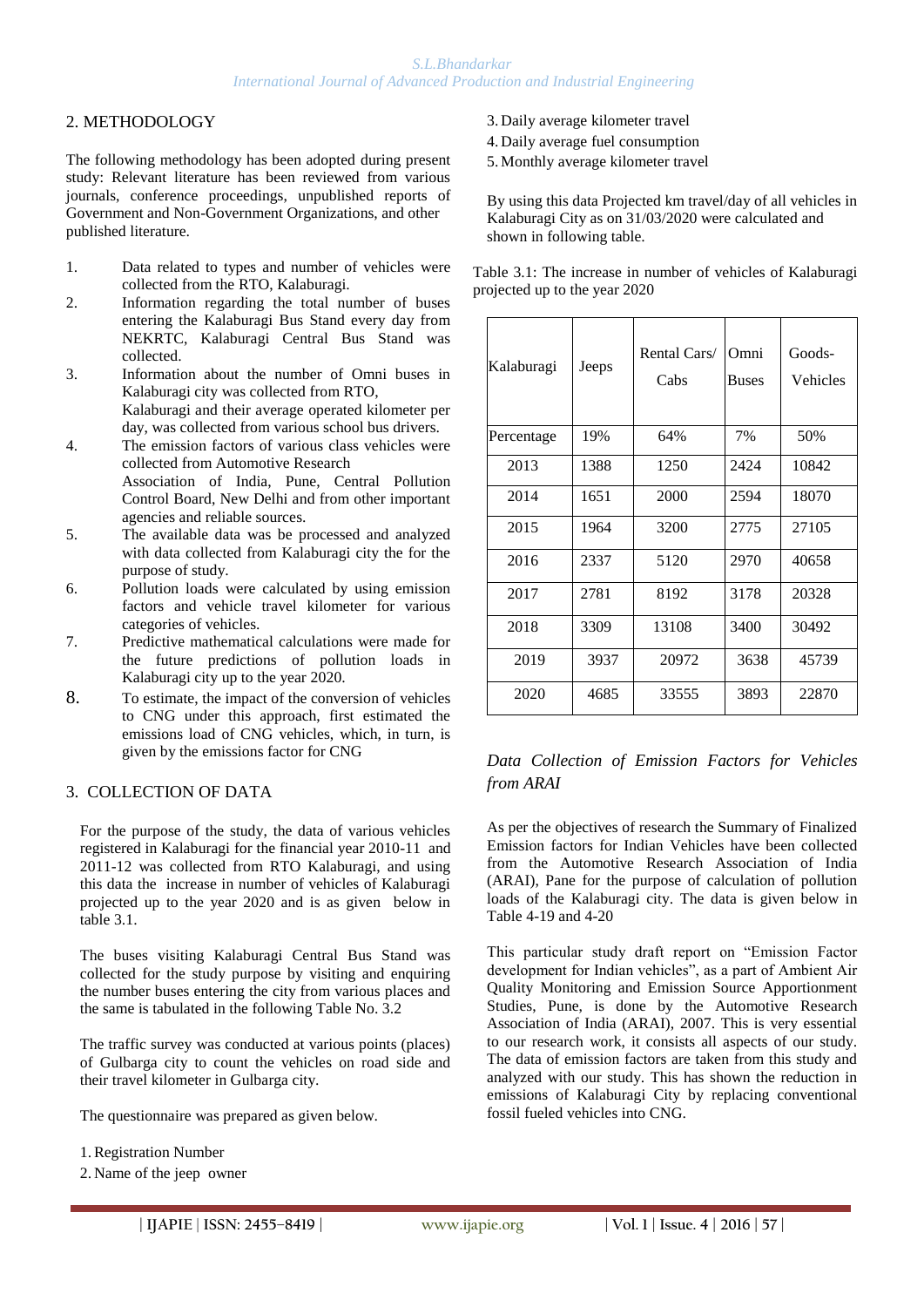| Sl.<br>No.     | <b>Plat Form Numbers</b>                                                     | <b>Towards Destination</b> | Number of Buses<br>coming to<br>GBS/Day | Kilometer Travelled in City<br>from Kalaburagi Bus Stand | <b>Total KM</b><br>travelled |  |  |  |  |
|----------------|------------------------------------------------------------------------------|----------------------------|-----------------------------------------|----------------------------------------------------------|------------------------------|--|--|--|--|
|                | 1 and 2                                                                      | Jevargi                    | 124                                     | $6+6=12*124$                                             | 1488                         |  |  |  |  |
| $\overline{c}$ | 3                                                                            | Hyderabad                  | 57                                      | $5.9 + 5.9 = 11.8 * 57$                                  | 672.6                        |  |  |  |  |
| 3              | 3A                                                                           | Bidar                      | 113                                     | $5.9 + 5.9 = 11.8 * 113$                                 | 1333.4                       |  |  |  |  |
| 4              | 4                                                                            | Bijapur                    | 100                                     | $6+6=12*100$                                             | 1200                         |  |  |  |  |
| 5              |                                                                              | Chincholi                  | 54                                      | $9+9=18*54$                                              | 972                          |  |  |  |  |
| 6              | 6                                                                            | BasavKalyan                | 43                                      | $5.9 + 5.9 = 11.8*43$                                    | 507.4                        |  |  |  |  |
| 7              | 7 and 8                                                                      | Aland                      | 106                                     | $4.8 + 4.8 = 9.6 * 106$                                  | 1017.6                       |  |  |  |  |
| 8              | 9 and 10                                                                     | Afjalpur                   | 119                                     | $5+5=10*119$                                             | 1190                         |  |  |  |  |
| 9              | 11                                                                           | Shahabad                   | 27                                      | $6+6=12*27$                                              | 324                          |  |  |  |  |
| 10             | 11A                                                                          | Chittapur                  | 37                                      | $9+9=18*37$                                              | 666                          |  |  |  |  |
| 11             | 12                                                                           | Seram                      | 83                                      | $9+9=18*83$                                              | 1494                         |  |  |  |  |
| 13             | 13                                                                           | Shapur, Surpur             | 104                                     | $6+6=12*104$                                             | 1248                         |  |  |  |  |
|                | Total Travel km of 967 buses per day in Kalaburagi city is equal to 12113 km |                            |                                         |                                                          |                              |  |  |  |  |

#### Table: 3.2: Buses coming to Central Bus Stand, Kalaburagi every day from various places

Table 3.3: Projected km travel/day of all vehicles in Kalaburagi City as on 31/03/2020

| Sl.<br>No. | Type of Vehicle      | Number of Vehicles as on 31/03/2020 as<br>per Table 5.4 | of vehicles | Daily avg. travel km   Total Km travelled in<br>Kalaburagi City |
|------------|----------------------|---------------------------------------------------------|-------------|-----------------------------------------------------------------|
|            |                      | 4248                                                    |             | 1019712                                                         |
|            | <b>Buses</b>         |                                                         | 24          |                                                                 |
|            | Trucks/Lorries       | 17327                                                   | 15          | 259905                                                          |
|            | <b>Dumpers</b>       | 8901                                                    | 12          | 106812                                                          |
|            | <b>Cement Trucks</b> | 4508                                                    | 12          | 54096                                                           |
|            | Jeeps                | 4685                                                    | 75          | 351375                                                          |
|            | <b>Rental Cars</b>   | 33555                                                   | 91          | 3053505                                                         |
| 10         | Omni Buses           | 3893                                                    | 50          | 194650                                                          |

Table 3.4: Summary of finalized Emission Factors for Cars & HCVs from ARAI

|                |                                            |                     |                          | Emission Factors in gm/km<br>Fuel used |      |      |                       |                 |           |
|----------------|--------------------------------------------|---------------------|--------------------------|----------------------------------------|------|------|-----------------------|-----------------|-----------|
| Sl.No          | Type of Vehicle                            | <b>Sub Category</b> | Vintage                  |                                        | CO   | HC   | <b>NO<sub>x</sub></b> | CO <sub>2</sub> | <b>PM</b> |
|                | Passenger<br>Cars/Jeeps (Diesel)<br>$BS-I$ | <1600cc             | Post 2000<br><b>MIDC</b> | $BS-II$                                | 0.72 | 0.14 | 0.84                  | 156.76          | 0.19      |
| 2              | Passenger Cars<br>$(CNG)$ BS-I             | 1000-1400cc         | Post 2000<br>(MIDC)      | $BS-II$                                | 0.6  | 0.36 | 0.01                  | 131.19          | 0.002     |
| 3              | <b>HCV</b> Diesel Bus                      | >6000cc             | Post 2000                | $BS-II$                                | 3.97 | 0.26 | 6.77                  | 735.51          | 1.075     |
| $\overline{4}$ | <b>HCV</b> Diesel Truck                    | >6000cc             | Post 2000                | $BS-II$                                | 6    | 0.37 | 9.3                   | 762.39          | 1.24      |
| 5              | <b>HCV CNG Bus</b>                         | >6000cc             | Post 2000                | $BS-II$                                | 3.72 | 3.75 | 6.21                  | 806.5           | 0.044     |

*(Source: ARAI, Draft Report-2008)*

### 4. CALCULATION OF POLLUTION LOADS

The pollution loads have to be calculated in gm/km, kg/day, ton/day or ton/year. To calculate pollution loads we require Emission factors of various vehicles and vehicle travel kilometer. "Emission Factors", by definition, represent the release of a pollutant due to combustion of fuel, with common units of gm/veh-km, under a variety of conditions, e.g., loaded and unloaded; idling; cold starts; and cruising. An emission factor is typically established based on testing a number of vehicles (with varying age and mix) to arrive at an average number.

Therefore, For the purpose of the present study the data of emission factors of various vehicles were collected from Automotive Research Association of India, Pune, as it has conducted the test of similar vehicles as shown in Table .3.3 and 3.4 and vehicle travel kilometers were collected by conducting various surveys in Kalaburagi city. The buses visiting Kalaburagi Central Bus Stand were collected for the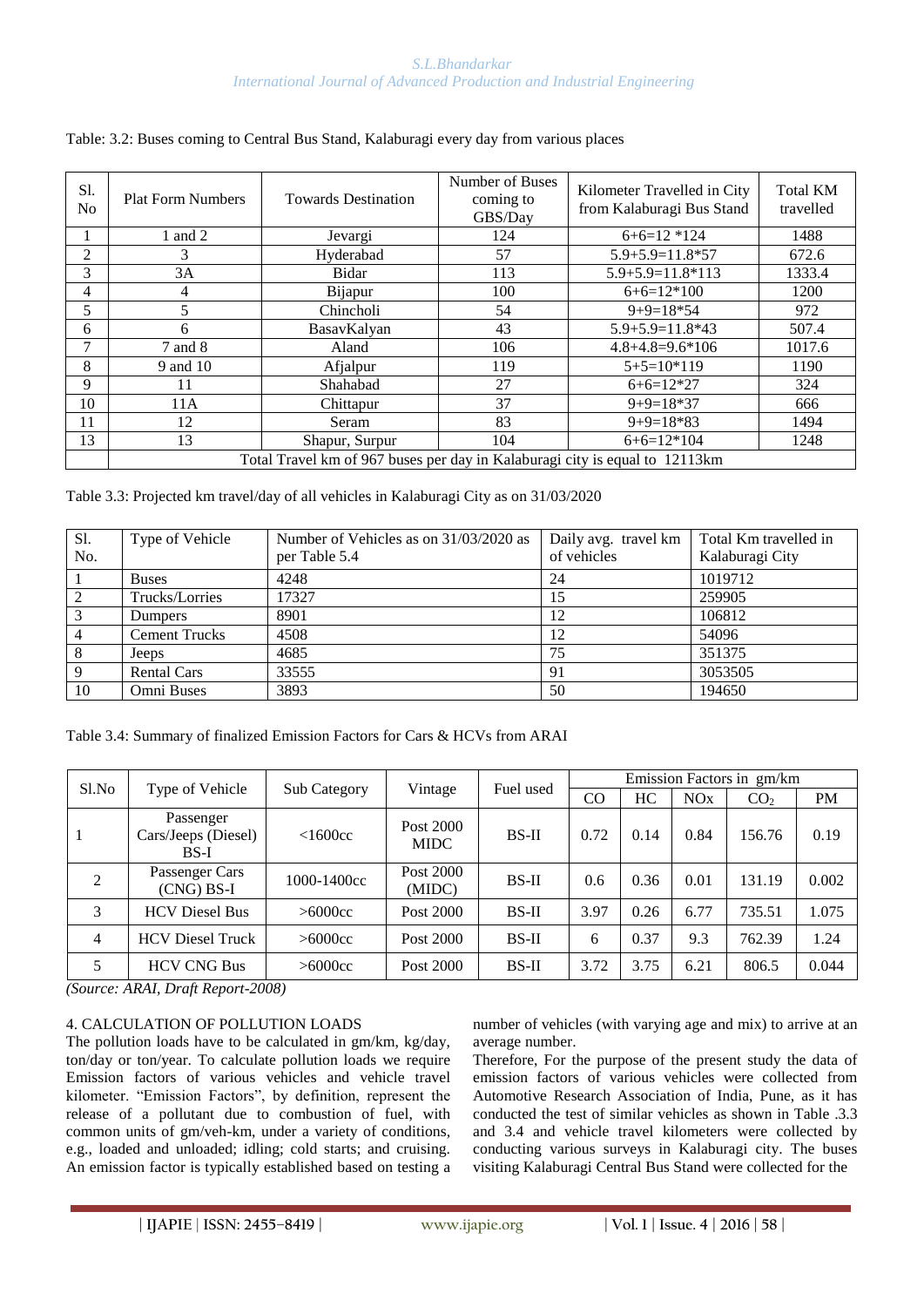#### *S.L.Bhandarkar International Journal of Advanced Production and Industrial Engineering*

study purpose by visiting the and enquiring the number buses entering the city from various places and the kilometer travelled in Kalaburagi city were taken from the Table 4-16

and Emission factors were taken from 3.3 and 3.4. The Pollution loads are calculated and shown in the following Table 4-1

Table 4.1 The Comparative emission factors in gm/km of Kalaburagi city's buses travelling total of 27312 km/day as on 31/03/2015

| Type of Vehicle                                                | Emission Factors in gm/12113km/day |                          |                            |                                 |                           |  |  |
|----------------------------------------------------------------|------------------------------------|--------------------------|----------------------------|---------------------------------|---------------------------|--|--|
|                                                                | CO.                                | HC.                      | NOx                        | CO <sub>2</sub>                 | <b>PM</b>                 |  |  |
| <b>HCV</b> Diesel Bus<br>$>6000$ cc Post 2000,<br><b>BS-II</b> | $3.97*27312=$<br>108428.64         | $0.26*27312=$<br>7101.12 | 184902.24                  | $735.51*27312 =$<br>20088249.12 | $1.075*27312=$<br>29360.4 |  |  |
| <b>HCV CNG</b><br>Bus>6000cc Post<br>2000, BS-II               | $3.72*27312=$<br>101600.64         | $3.75*27312 =$<br>102420 | $6.21*27312=$<br>169607.52 | $806.5*27312=$<br>22027128      | $0.044*27312=$<br>1201.72 |  |  |

*In this way the calculations were calculated and given in the following table:*

Table 4.2 Gross reduction various emission factors in Ton/Year by the use of CNG in Kalaburagi city as on31/03/2020:

| Type of Vehicle/Pollutants | CO (Ton/Year) | HC.<br>(Ton/Year) | $NO_{X}$<br>(Ton/Year) | <b>PM</b><br>(Ton/Year) | CO <sub>2</sub><br>(Ton/Year) |
|----------------------------|---------------|-------------------|------------------------|-------------------------|-------------------------------|
| Jeeps                      | 149.13        | -----             | 1029.3                 | 233.64                  | 31776.9                       |
| Omni Buses                 | 17.76         | -----             | 39.78                  | 73.24                   | 4899.41                       |
| <b>Buses</b>               | 93.04         | ------            | 208.42                 | 383.73                  | 25666.55                      |
| Trucks/Lorries/Dumpers     | 350.19        |                   | 474.5                  | 183.70                  | 10592.03                      |
| <b>Total Reduction</b>     | 14300.12      | 2178.21           | 1798.72                | 1412.216                | 97335.14                      |

Table: 4.3: The Total fuel i.e., Diesel, Petrol and LPG required in Indian Rupees

| Sl.            | Type of Vehicle      | Number of       | Total Km   | Avg.           | Fuel        | Cost of      | Total cost in |
|----------------|----------------------|-----------------|------------|----------------|-------------|--------------|---------------|
| No.            |                      | Vehicles as on  | travelled  | Consumption of | Required in | Diesel/      | Rs.           |
|                |                      | $31/03/2020$ as | 1n         | Fuel /Liter    | Liters      | Petrol       |               |
|                |                      | per Table 5.4   | Kalaburagi |                |             | /LPG/        |               |
|                |                      |                 | City       |                |             | Liter in Rs. |               |
|                | <b>Buses</b>         | 4248            | 1019712    | 4.5 km/liter   | 226602.66   | 55.83        | 1265144.64    |
| 2              | Trucks/Lorries       | 17327           | 259905     | 4.4            | 59069.31    | 55.83        | 3297839.57    |
| 3              | <b>Dumpers</b>       | 8901            | 106812     | 4.2            | 25431.42    | 55.83        | 1419836.17    |
| $\overline{4}$ | <b>Cement Trucks</b> | 4508            | 54096      | 4.2            | 12880       | 55.83        | 719090.4      |
| 5              | Jeeps                | 4685            | 351375     | 12.25          | 28683.67    | 55.83        | 1601409.29    |
| 6              | <b>Rental Cars</b>   | 33555           | 3053505    | 10             | 305350.5    | 55.83        | 17047718.41   |

Table: 4.4: The total fuel i.e., CNG required in Indian Rupees

| S1.            | Type of Vehicle      | Number of           | Total Km     | Avg.           | Fuel        | Cost of | Total cost |
|----------------|----------------------|---------------------|--------------|----------------|-------------|---------|------------|
| No.            |                      | Vehicles as on      | travelled in | Consumption    | Required in | CNG/kg  | in Rs.     |
|                |                      | $31/03/2020$ as per | Kalaburagi   | of Fuel /Liter | Liters      | Rs.     |            |
|                |                      | Table 5.4           | City         |                |             |         |            |
|                |                      |                     |              |                |             |         |            |
|                | <b>Buses</b>         | 4248                | 1019712      | 4.5 km/liter   | 226602.66   | 38      | 8610901.08 |
| $\mathcal{L}$  | Trucks/Lorries       | 17327               | 259905       | 4.4            | 59069.31    | 38      | 2244633.78 |
| 3              | <b>Dumpers</b>       | 8901                | 106812       | 4.2            | 25431.42    | 38      | 966393.96  |
| $\overline{4}$ | <b>Cement Trucks</b> | 4508                | 54096        | 4.2            | 12880       | 38      | 489440     |
| 5              | Jeeps                | 4685                | 351375       | 12.25          | 28683.67    | 38      | 1089979.46 |
| 6              | <b>Rental Cars</b>   | 33555               | 3053505      | 10             | 305350.5    | 38      | 11603319   |
| 7              | Omni Buses           | 3893                | 194650       | 5              | 38930       | 38      | 1479340    |